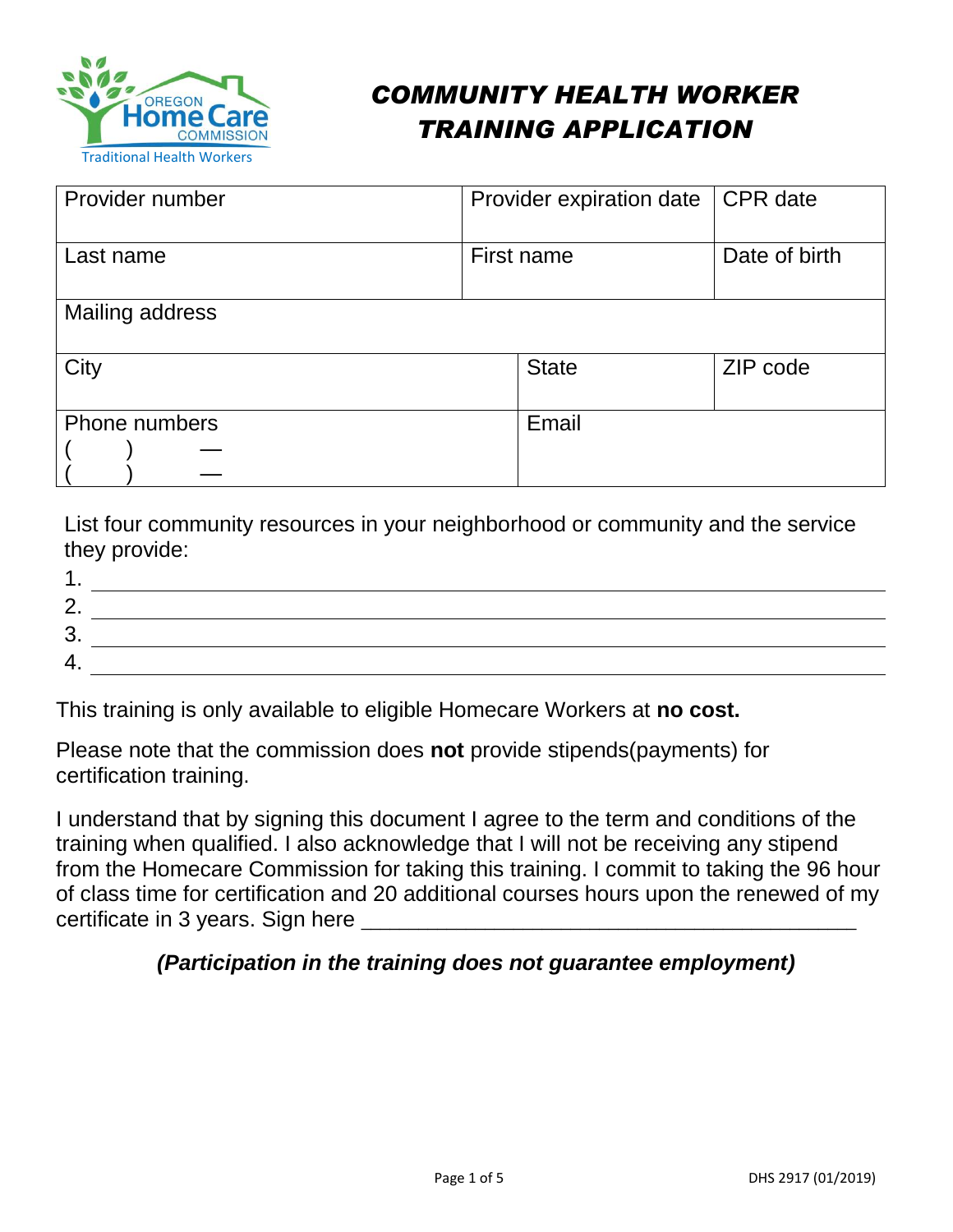# **Food allergies**

Lunch will be provided. Do you have any food allergies or diet requirements that we need to know about? Please list in the box below.

# **Rights and responsibilities**

Check the boxes if you understand and agree with each statement below.

There is no cost for OHCC's CHW certification training. Stipend (payment for attending) and travel allowance are **not** available.

A telephone or in-person interview before enrollment may be required before the application is accepted. Enrollment by application is a competitive process.

**Class attendance is required.** Certification is based on class participation.

# **Census data** *(optional)*

#### **Please mark the county you currently live in:**

| <b>Baker</b>     | Harney                       | <b>Morrow</b>      |
|------------------|------------------------------|--------------------|
| <b>Benton</b>    | <b>Hood River</b>            | Multnomah          |
| <b>Clackamas</b> | <b>Jackson</b>               | <b>Polk</b>        |
| Clatsop          | <b>Jefferson</b>             | Sherman            |
| Columbia         | Josephine                    | <b>Tillamook</b>   |
| Coos             | Klamath                      | Umatilla           |
| Crook            | Lake                         | Union              |
| Curry            | Lane                         | Wallowa            |
| <b>Deschutes</b> | Lincoln                      | Wasco              |
| Douglas          | Linn                         | Washington         |
| Gilliam          | <b>Malheur</b>               | Wheeler            |
| Grant            | <b>Marion</b><br>Page 2 of 5 | DHS 2917 (01/2019) |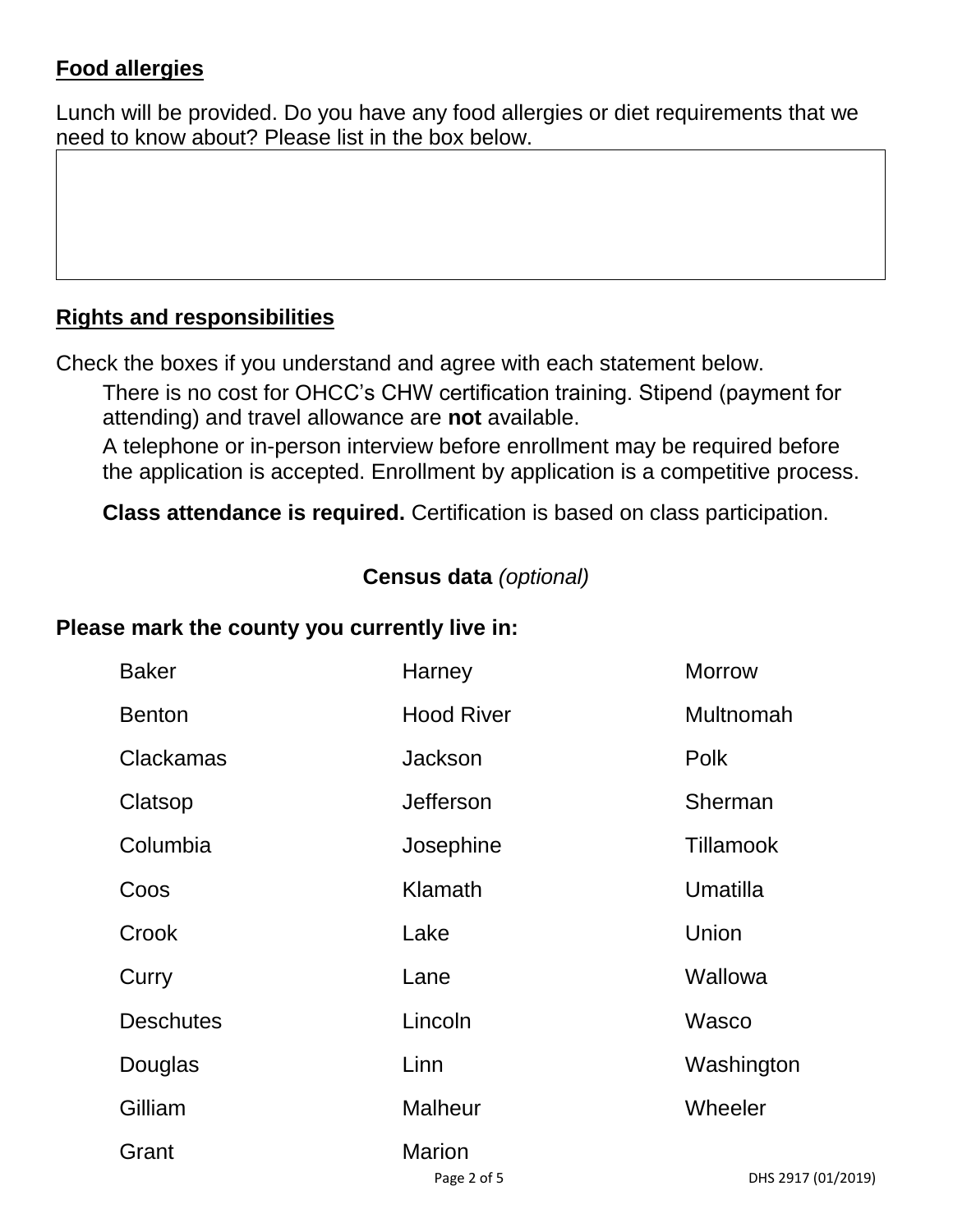| 1. Please explain below why you will make a great candidate for this training? |
|--------------------------------------------------------------------------------|
|--------------------------------------------------------------------------------|

# 2. Describe two reasons for which you will like to become a Community Health Worker?

# **Language:**

| <b>Speak</b> | Read | <b>Write</b> |
|--------------|------|--------------|
|              |      |              |
|              |      |              |
|              |      |              |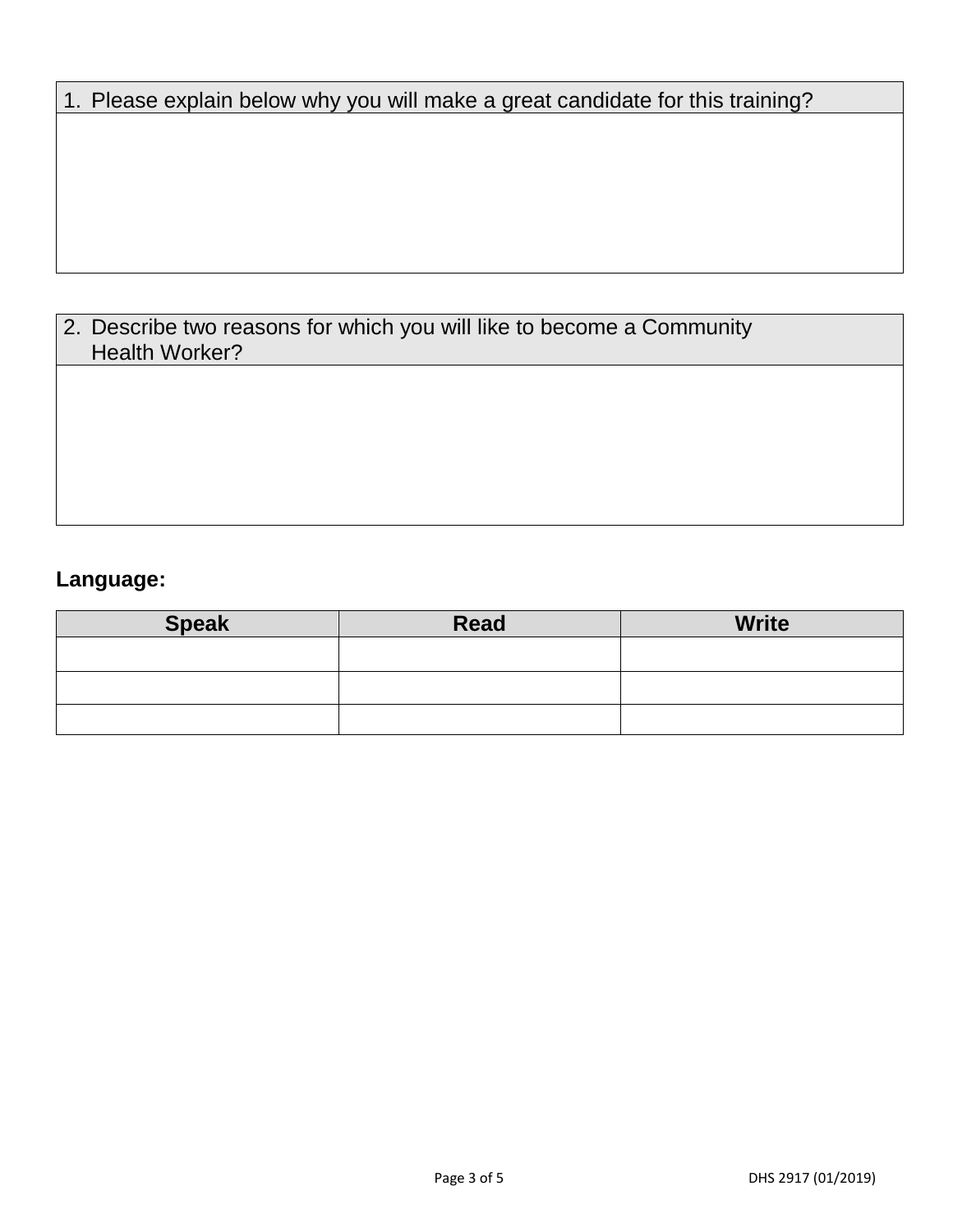### **Race and ethnicity:**

| African<br>African American                                                      | Hispanic or I<br>Mexican            |
|----------------------------------------------------------------------------------|-------------------------------------|
| Alaska native                                                                    | Hispanic or I<br><b>South Ameri</b> |
| American Indian                                                                  | Hmong                               |
| Asian Indian                                                                     | Indigenous N<br>Central or So       |
| Canadian Inuit, Metis<br>or<br><b>First Nation</b>                               | American                            |
| Caribbean                                                                        | Japanese                            |
| Chinese                                                                          | <b>Other Black</b>                  |
| Eastern European                                                                 | <b>Middle Easte</b>                 |
| Filipino/a                                                                       | <b>Native Hawa</b>                  |
| Guamanian or                                                                     | Northern Afr                        |
| Chamorro                                                                         | Samoan                              |
| Hispanic or Latino<br><b>Central American</b><br><b>Highest education level:</b> | Slavic                              |

 GED/High school Some college -vocational Bachelor's degree Bachelor's degree + Master's degree **Doctorate** 

Latino

Latino ican

Mexican, outh

ern

aiian

ica

South Asian

Vietnamese

Western European

Other White

Other Asian

Other Hispanic or Latino

Other Pacific Islander

Other (write in)

\_

Unknown

Decline to answer

\_\_\_\_\_\_\_\_\_\_\_\_\_\_\_\_\_\_\_\_\_